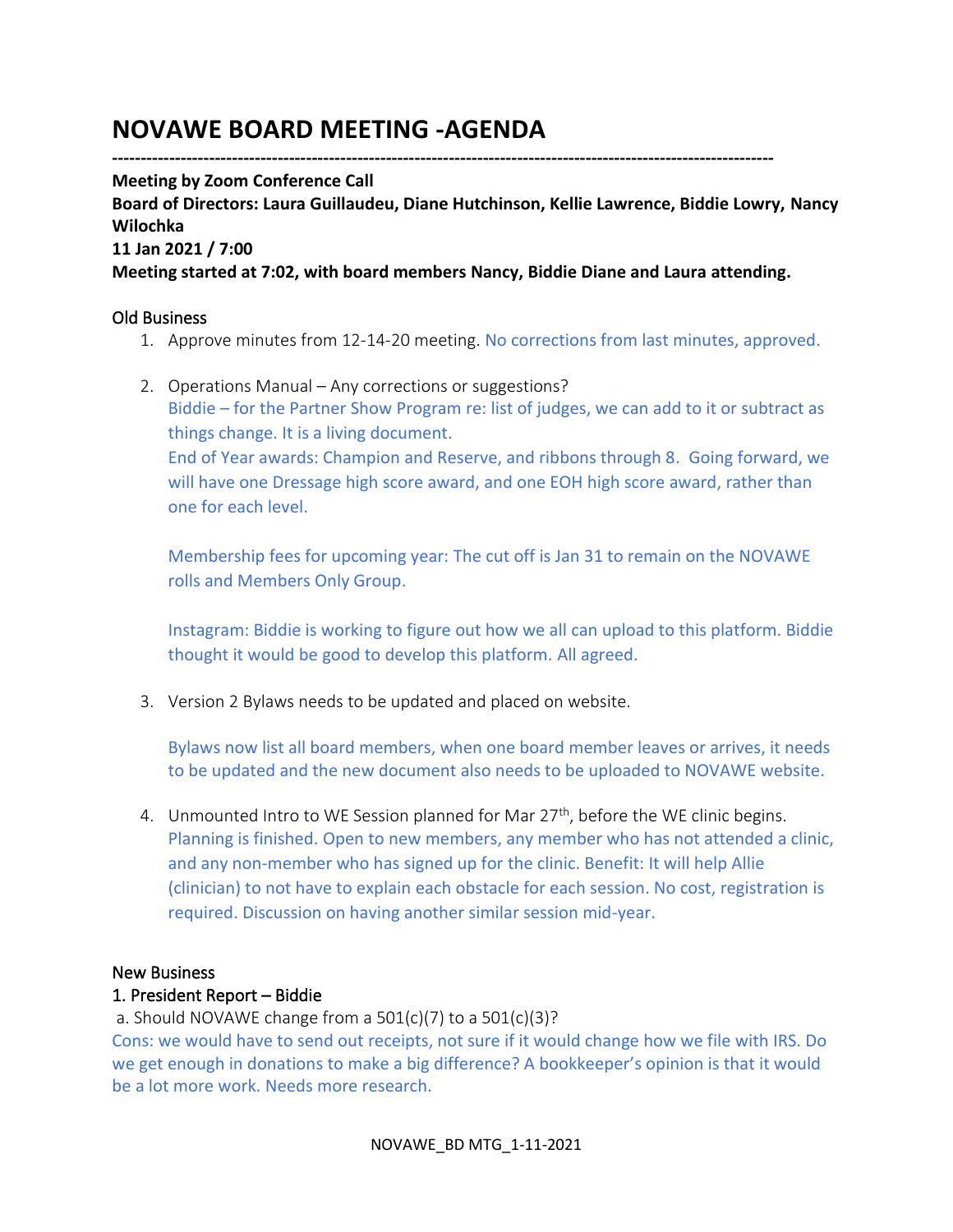If we do a rated show in 2022, and we need donations, it might help attract. Tabled until we research more.

# 2. Membership Report -Laura

a. Current Stats: 58 members, 44 renewals, 33 of those were founding members. Still waiting on three for payments. Seven businesses, four are renewals, three are new. \$217 in donations, about 47% renewals of our membership.

## 3. Treasurer Report – Diane

a. Current Stats –Bank Balance: \$6,809.96. Bill from Another Turn Tack is \$300 for advertising banner for the year. Biddie introduced a motion to pay ATT all in one check for our advertising banner. Motion passed, no discussion. Diane reports \$2,630 from membership dues to date.

Upcoming expenses: Year End Awards should total about \$300.

b. Treasurer Transition Diane is taking over from Kelly, as she has resigned due to personal family reasons but offered her services as a consultant. Thank you, Kelly for all of your work!

## 4. Secretary Report – Nancy

a. COI/Contracts Status Allie: covered for the first event and need another one for her second one. Mills's clinics are at Blue Top Farm. All COI's are current and up to date.

# 5. Marketing/Publicity Report – Diane

a. January Rounding Post status – Suzanne Liscouski will be the Business feature for January. We will resume Quarterly Rounding Posts after that.

# 6. Events Report – Biddie

a. Upcoming Events –

1. Suzanne Liscouski has agreed to organize 4 groundwork clinics. NOVAWE members will receive a reduced rate. Biddie made recommendations as far as pricing. Suzanne will organize everything, and NOVAWE will help publicize for her. First one supposed to be in January, still pending Suzanne's decision of Jan date.

2. March 27<sup>th</sup> WE Clinic with Allison Reed will be opened for registration as soon as our signed contracts are accepted by Frying Pan Park. Google forms ready, as soon as Frying Pan confirms date we can move forward (with some pre-promotions).

#### 7. Any other business or concerns

- 1. After the Feb 6, 2021 USAWE Zoom meeting (10 a.m. Mountain Time/12 p.m. ET), we can look to do a similar one for NOVAWE.
- 2. Diane spoke with Stephanie about her donation and using it for a PA system. Something that the clinician speaks into, and auditors can hear via an external speaker would be ideal.

#### NOVAWE\_BD MTG\_1-11-2021